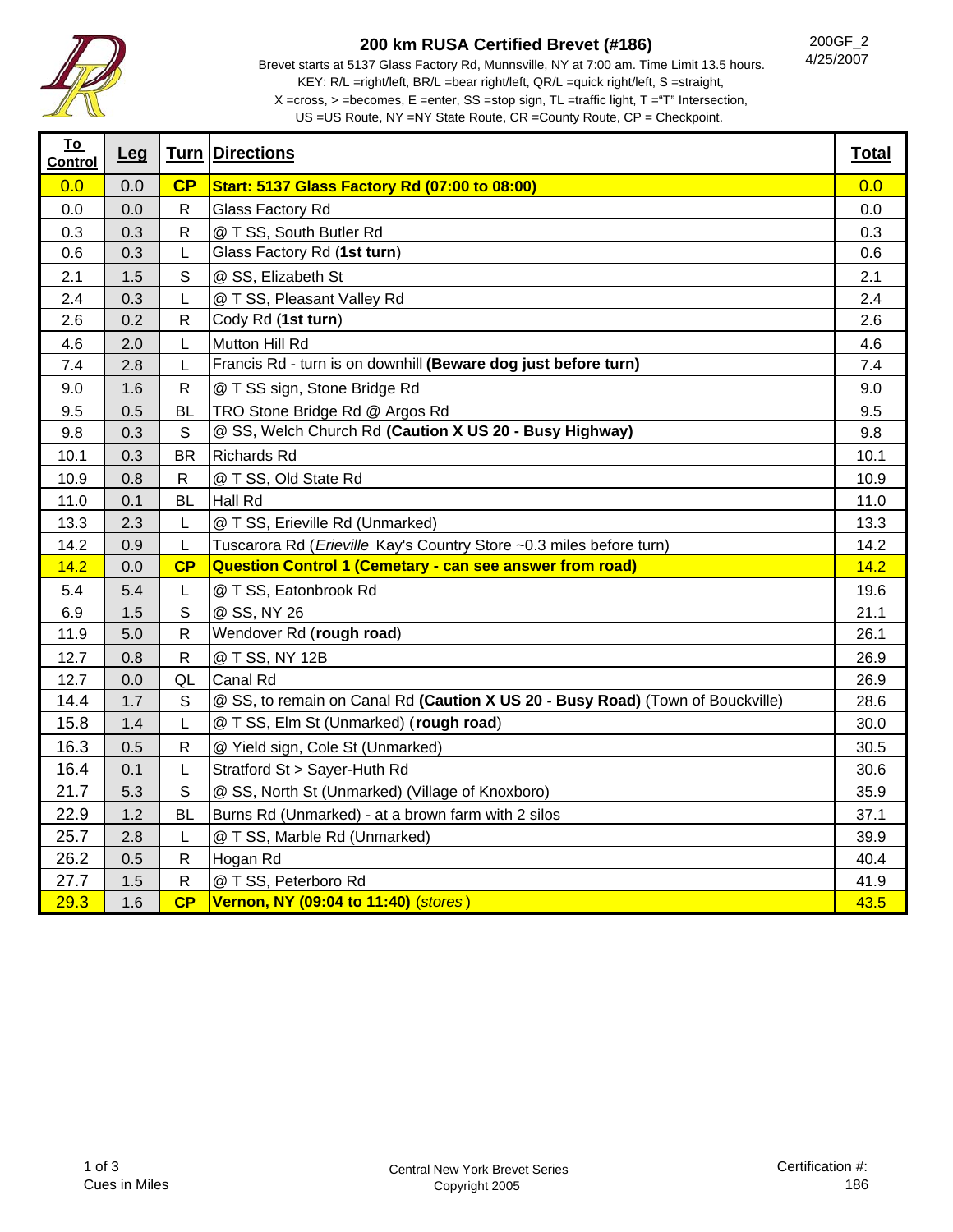

## **200 km RUSA Certified Brevet (#186)**

Brevet starts at 5137 Glass Factory Rd, Munnsville, NY at 7:00 am. Time Limit 13.5 hours. KEY: R/L =right/left, BR/L =bear right/left, QR/L =quick right/left, S =straight, X =cross, > =becomes, E =enter, SS =stop sign, TL =traffic light, T ="T" Intersection,

US =US Route, NY =NY State Route, CR =County Route, CP = Checkpoint.

| <u>To</u><br><b>Control</b> | Leg |              | <b>Turn Directions</b>                                              | <b>Total</b> |
|-----------------------------|-----|--------------|---------------------------------------------------------------------|--------------|
| 0.0                         | 0.0 | $\mathbb S$  | @ TL, NY 31                                                         | 43.5         |
| 0.3                         | 0.3 | $\mathsf R$  | Cooper St > Main St                                                 | 43.8         |
| 7.9                         | 7.6 | $\mathsf S$  | @ TL, to remain on Main St (Village of Westmoreland - stores)       | 51.4         |
| 8.0                         | 0.1 | L            | Furnace St (rough road)                                             | 51.5         |
| 8.2                         | 0.2 | ${\sf R}$    | @ T SS, Cider St                                                    | 51.7         |
| 12.4                        | 4.2 | $\mathsf{R}$ | @ T SS, Utica St                                                    | 55.9         |
| 13.0                        | 0.6 | L            | @ TL, River St (Village of Oriskany - stores)                       | 56.5         |
| 14.1                        | 1.1 | L            | @ T SS, to remain on River Rd (towards Rome)                        | 57.6         |
| 14.3                        | 0.2 | $\mathsf R$  | Chaminade Rd - hard right before getting on highway                 | 57.8         |
| 15.6                        | 1.3 | L            | @ T SS, NY 291 (Caution One Lane Bridge)                            | 59.1         |
| 18.8                        | 3.2 | $\mathsf{R}$ | Main St (Stittville)                                                | 62.3         |
| 19.1                        | 0.3 | <b>BL</b>    | Alvord St > Miller Rd (Unmarked) (Caution Railroad Tracks)          | 62.6         |
| 21.0                        | 1.9 | R            | @ T SS, NY 365 (Unmarked) (Village of Holland Patent - stores)      | 64.5         |
| 21.3                        | 0.3 | L            | Elm St > Thompson Rd > Fox Rd (rough road) turn just past Stewart's | 64.8         |
| 25.2                        | 3.9 | S            | @ SS, Ellis Rd                                                      | 68.7         |
| 25.4                        | 0.2 | L            | Jones Rd                                                            | 68.9         |
| 26.7                        | 1.3 | CP           | <b>Question Control 2</b>                                           | 70.2         |
| 0.0                         | 0.0 | L            | @ SS, an unmarked road                                              | 70.2         |
| 1.1                         | 1.1 | $\mathsf{R}$ | @ T SS, NY 274                                                      | 71.3         |
| 2.1                         | 1.0 | $\mathsf R$  | North Steuben Rd                                                    | 72.3         |
| 2.3                         | 0.2 | L            | Lewis Rd                                                            | 72.5         |
| 3.7                         | 1.4 | $\mathsf R$  | Carmichael Hill Rd (rough road)                                     | 73.9         |
| 5.6                         | 1.9 | L            | @ T SS, to remain on Carmichael Hill Rd (Unmarked)                  | 75.8         |
| 6.7                         | 1.1 | $\mathsf{R}$ | @ T SS, NY 46 (Caution Grate)                                       | 76.9         |
| 7.4                         | 0.7 | L            | <b>River Rd</b>                                                     | 77.6         |
| 9.1                         | 1.7 | $\mathbb S$  | @ SS, to remain on River Rd                                         | 79.3         |
| 9.7                         | 0.6 | $\mathsf{R}$ | @ T SS, Stokes-Western Rd                                           | 79.9         |
| 19.0                        | 9.3 | ${\sf R}$    | Palmer <sub>Rd</sub>                                                | 89.2         |
| 21.6                        | 2.6 | L            | @ T SS, Coal Hill Rd                                                | 91.8         |
| 22.5                        | 0.9 | L            | @ T SS, Main St                                                     | 92.7         |
| 23.1                        | 0.6 | CP           | Taberg, NY (11:23 to 16:56)                                         | 93.3         |